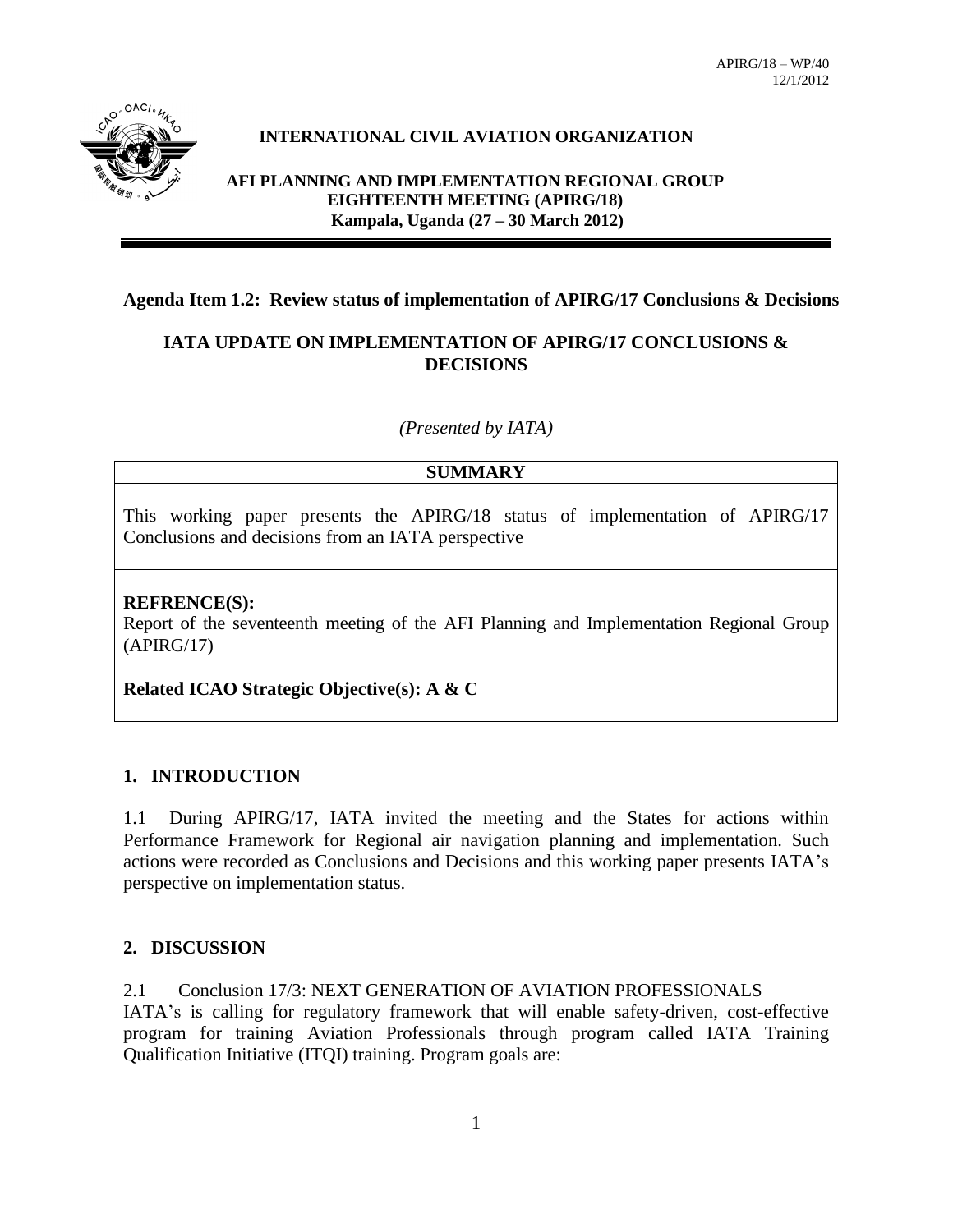- Modernize Pilot & Maintenance Training (Improve effectiveness of qualification schemes)
- Identify Means to Improve Industry Attractiveness.
- Increase Global Market Permeability and harmonization.
- 2.2 Conclusion 17/11: IMPLEMENTATION OF SSP AND SMS

As part of the AFI Strategic Safety Improvement Action Plan -2012 to 2015, IATA through the AFI Safety Summit scheduled for May 15-16, 2012 is calling for implementation of SMS by all AFI airlines, ANSPs and Airports in accordance with IOSA/ICAO requirements.

- 2.3 Conclusion 17/25: Implementation of CPDLC
	- CPDLC implemented by Seychelles, Dakar Oceanic, Dakar Terrestrial and Niamey FIRs including Abidjan Flight Information Sector. SAL implemented in 2011 and Brazzaville FIR implemented in 2012.
	- CPDLC implementation in Ndjamena FIR is set for first quarter 2012.
	- CDPLC trials initiated in Accra FIR in September 2011 that was extended till April 2012.
- 2.4 Conclusion 17/28: NEED FOR A HIGH LEVEL MEETING ON AFI GNSS STRATEGY & Conclusion 17/29: NEED FOR AN INDEPENDENT COST-BENEFIT ANALYSIS

IATA urged stakeholders to have clear stand on SBAS for the region.

2.5 Conclusion 17/43: IMPLEMENTATION OF STRATEGIC LATERAL OFFSETS (SLOP) IN THE AFI REGION

IATA has engaged with stakeholders to follow up on SLOP implementation in the region, however there is no clear record (aeronautical information) of implementation status.

2.6 Decision 17/50: PBN ROUTE NETWORK DEVELOPMENT WORKING GROUP (PRND WG)

Since APIRG/17, ICAO and IATA through PRND WG meeting, two "RouteLab" Workshops and three "iFLEX" workshops, in the spirit of Collaborative Decision Making (CDM) process , engaged stakeholders in an effective route implementation process:

- RouteLab 2: Eighteen (18) routes implemented potential annual savings of 1.9 million kg of CO2 for two airlines based on one-way daily service over AORRA.
- RouteLab 3: Eight (8) route segments implemented (AFI Segment only) potential annual savings of 2.3 million kg of CO2 for two airlines based on one-way daily service over the Indian Ocean.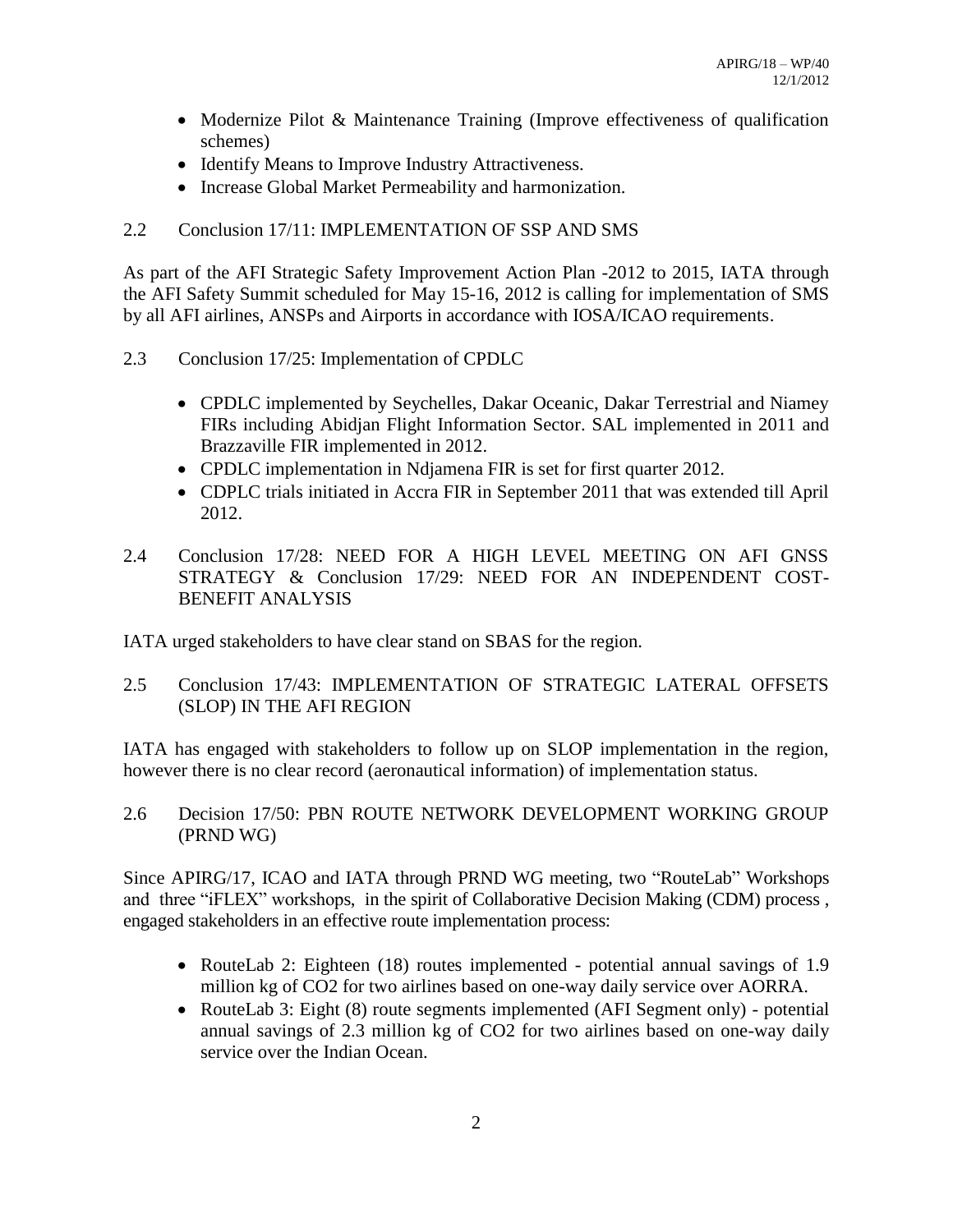- iFLEX 1: Implementation of additional crossing segments to the EUR SAM corridor (UN741, UN866, UN873, and UN857) and introduced more entry and exit points to and from AORRA airspace -potential annual savings of 2,150 million tones of CO2 for only one airline based on twice daily service over the Atlantic Ocean.
- iFLEX 2: Twenty-five (25) routes / route segments implemented potential annual saving is under review.
- (routes affected by "No-fly" zone in Tripoli FIR will be implemented at a later stage)
- One (1) additional route segment.

2.7 Conclusion 17/57: IATA GUIDELINES FOR OPERATIONAL APPROVALS IATA has been responding to individual State's requests.

2.8 Conclusion 17/59: AIRSPACE PLANNING AND AIRCRAFT EQUIPMENT SURVEY Survey of Avionics/equipment on board was done for IATA members globally at the end of 2010. Results were presented at AFI Aeronautical Surveillance Task Force held in Dakar, June 2011. Result of survey is attached as Appendix A to this Working Paper.

2.9 Conclusion 17/60: DIRECT TRANSITIONS TO/FROM AORRA AIRSPACE Following coordination with Stakeholders involved, below is the status of implementation:

- Accra FIR 3 additional transitions from EBUSO to EDORO/GANUM/OPUGA 2 additional transitions from DIBSI and LIREX to KINTO 1 additional transition from ACC to ILDOT
- Accra/Abidjan/Roberts FIRs 1 additional transition from ACC IPEKA/ARLEM
- Accra FIR 3 additional transitions from SIBEG to KOROB/DIPLA/KIRVU
- Abidian/Roberts FIRs 5 additional transitions from AD VOR to UBUGO/SENON/UBUBI/UMBO/LUMGO
- Roberts FIR 6 additional transitions from ROB VOR to LUMGO/LUTGA/TUROT/LUMKA/GUTAS/SOLTU 5 additional transitions from LGI VOR to SOLTU/TINIS/RIPAK/BOTBU/GARKI
- Roberts/Dakar FIRs 1 additional transition from BIS VOR to GARKI
- Dakar FIR 4 additional transitions from DBIS VOR TO RANOV/DIKBA/GAKSA/KOBTA 2 additional transitions from DKR VOR to KOBTA/TAROT
- Brazzaville/Accra FIRs 2 additional transitions from DLA VOR to KINTO/ILDOT 2 additional transitions from LV VOR to TENTA/XURUT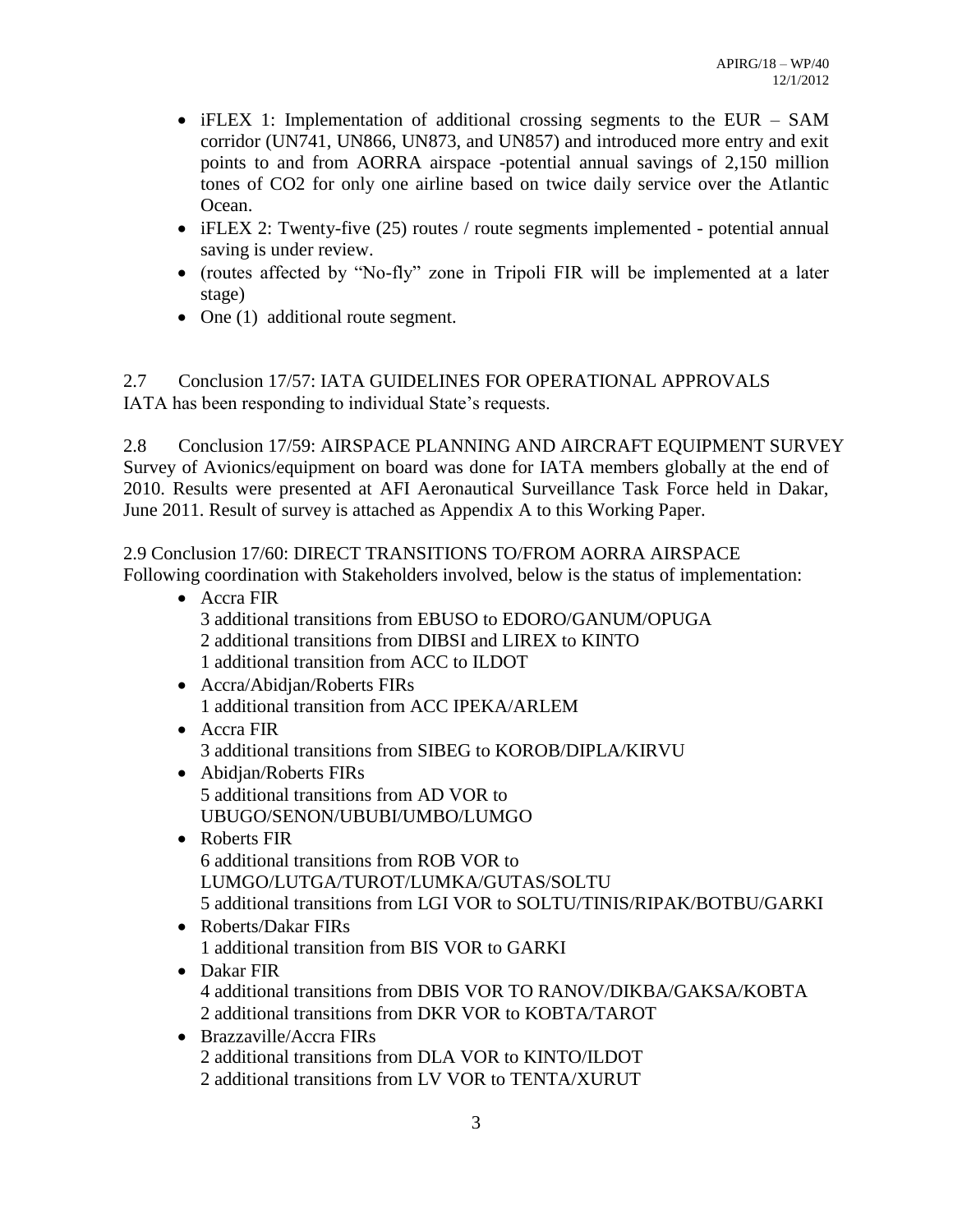#### • Luanda FIR

2 additional transition from VNA to UTSAG/DURGA (Route lab 2) IATA has no update on implementation of BUDEL-ONTAR segment within Luanda FIR:

#### 2.10 Decision 17/61: ESTABLISHMENT OF THE AFI FLIGHT PLAN TRANSITION TASK FORCE (FPLT TF)

IATA members had made contacts with the Flight Planning vendors in order to ensure compliance with Amendment 12 of Doc 4444.

#### 2.11 Conclusion 17/69: TIMELY RESPONSE TO TAG QUERIES

Percentage of feedback received from ANSPs on reported ASRs/UCRs by TAG varies from FIR to FIR. TAG is concerned with lack of responsiveness / investigation of ATS reported incidents in 2011 from some ANSPs:

- Within Luanda FIR 16 ATS related incidents were recorded without single investigation report either from ANSP or State. ARMA queries for 3 aircrafts that were found operating in RVSM airspace without RVSM approval are unanswered.
- Within Addis Ababa FIR 4 ATS related incidents were recorded without single investigation report either from ANSP or State.
- Equatorial Guinea did not provide single feedback to ARMA queries for 3 aircrafts that were found operating in RVSM airspace without RVSM approval.
- Mauritania did not provide single feedback to ARMA queries for 3 aircrafts that were found operating in RVSM airspace without RVSM approval.
- Tanzania did not provide single feedback to ARMA queries for 3 aircrafts that were found operating in RVSM airspace without RVSM approval.

#### 2.12 Conclusion 17/71: APPROVAL OF TAG VISITS

In 2011, TAG has approached to Nigeria to conduct mission, and Nigeria had accepted it.

#### 2.13 Conclusion 17/96: PROJECT TO COMPLETE WGS-84 IMPLEMENTATION IN THE AFI REGION

IATA assisted in implementation of WGS-84 coordinates to support GNSS operations to ensure the implementation of RNP APCH procedures in Nigeria.

#### 2.14 Conclusion 17/99: ELIMINATION OF AIR NAVIGATION DEFICIENCIES IN THE ATM AIS/MAP AND SAR FIELDS

IATA, via AIAG report and airport Technical mission reports that are distributed to ICAO RO's, actively contributes towards updating the deficiency database.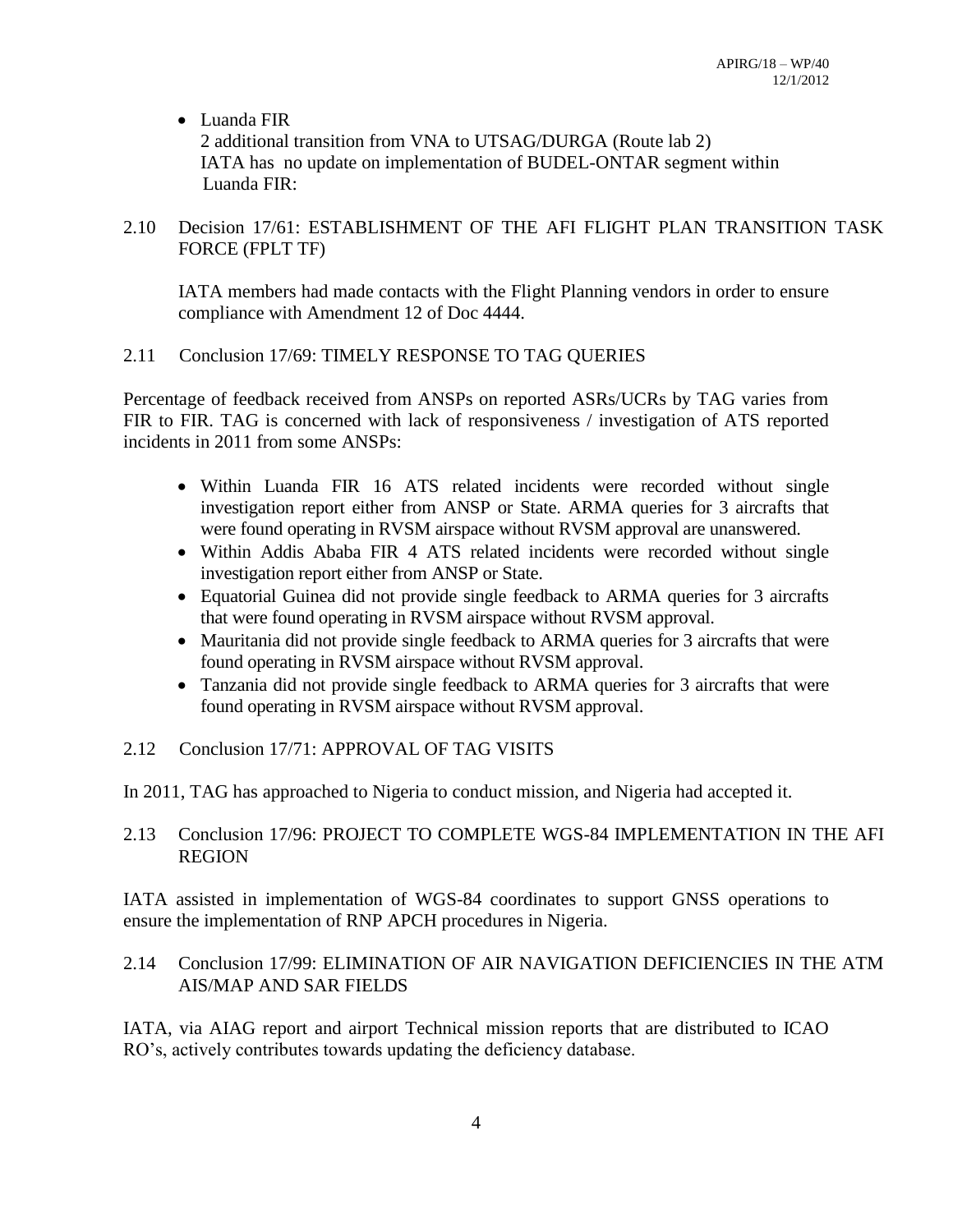## **3 ACTION BY THE MEETING**

### 3.1 The meeting is invited to:

a) Note the status of implementation of APIRG/17 Conclusions and Decisions as per above provided updates.

----------------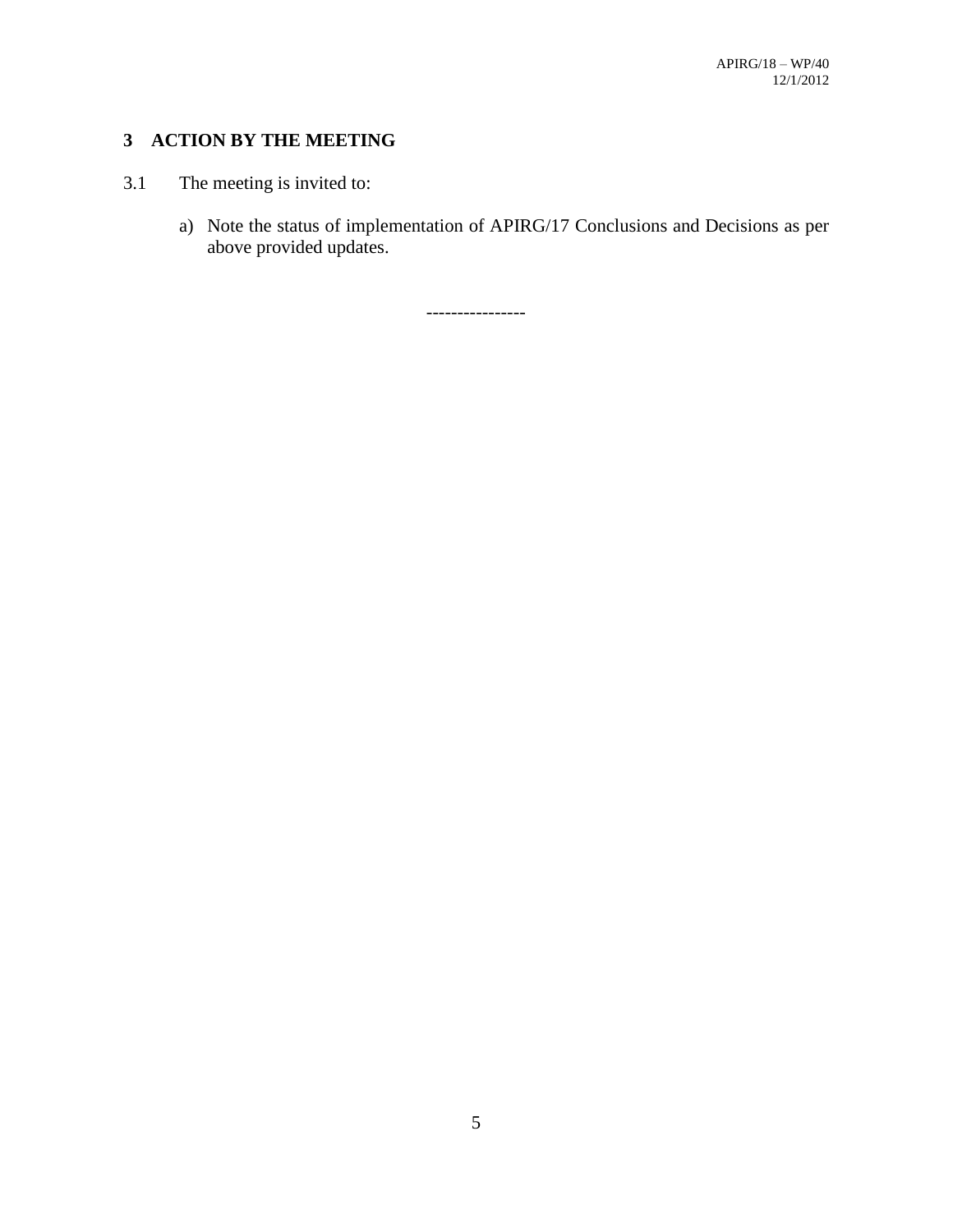Appendix A – Results of 2010 Avionics Survey

# **218 Airline Fleets (> 6000 aircraft)**